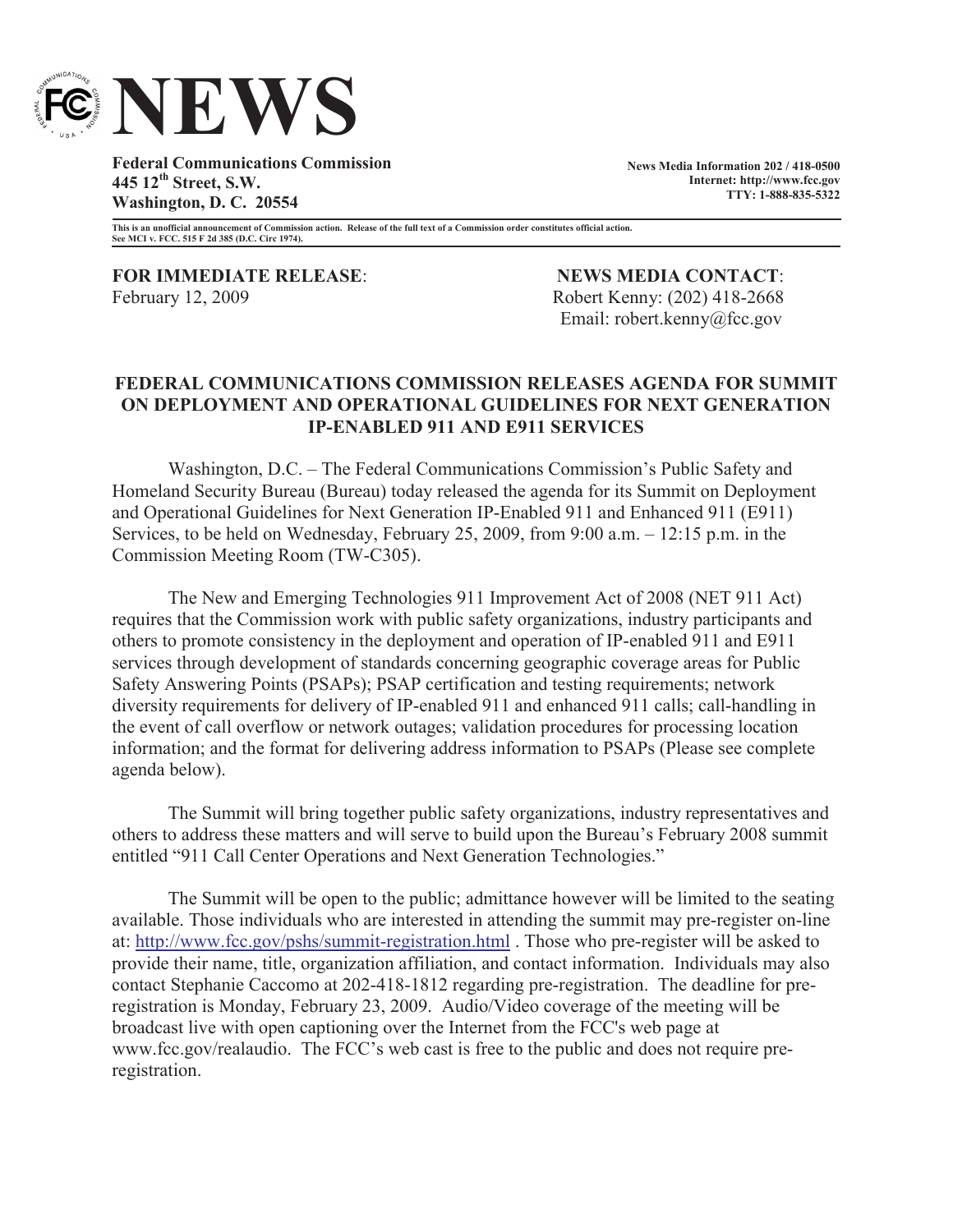Reasonable accommodations for persons with disabilities are available upon request. Please include a description of the accommodation you will need. Individuals making such requests must include their contact information should FCC staff need to contact them for more information. Requests should be made as early as possible. Please send an e-mail to fcc504@fcc.gov or call the Consumer & Governmental Affairs Bureau: 202-418-0530 (voice), 202-418-0432 (TTY).

For additional information about the meeting, please contact Susan McLean at (202) 418- 7868 or by email: susan.mclean $@$ fcc.gov.

# AGENDA

## **SUMMIT ON DEPLOYMENT AND OPERATIONAL GUIDELINES FOR NEXT GENERATION IP-ENABLED 911 AND E911 SERVICES**

Federal Communications Commission (FCC) Commission Meeting Room (TW-C305) 445 12th Street, SW, Washington, DC 20554

Wednesday, February 25, 2009

9:00 a.m. – **Welcome** 

· **David Furth,** Acting Chief, FCC's Public Safety and Homeland Security Bureau

### 9:10 a.m. – **Opening Remarks**

· **Acting FCC Chairman Michael J. Copps**

9:15 a.m. – **Panel One: This panel will focus on IP-Enabled 911 and E911 network issues including diversity requirements, call-handling in the event of call-overflow from network outages and PSAP certification and testing requirements.**

Moderator: **Jeffery Goldthorp**, Division Chief, Communications Systems Analysis Division, Public Safety & Homeland Security Bureau

PANELISTS:

- 1) **Drew Dawson**, Director, Office of Emergency Medical Services, National Highway Transportation Safety Administration, Department of Transportation;
- 2) **Pete Eggimann,** Chair, Operations Committee, National Emergency Number Association (NENA);
- 3) **Douglas R. Jones**, Director, Corporate Technology, Verizon;
- 4) **Drew Morin,** Senior Vice President & Chief Technology Officer, TeleCommunications Systems;
- 5) **Gregory L. Rohde**, Executive Director, E9-1-1 Institute; and
- 6) **Steve Wisely**, Interim Director, Communications Center & 911 Services, Association of Public Safety Communications Officials—International (APCO) Inc.

 $10.30 - 10.45$  a.m. – Break